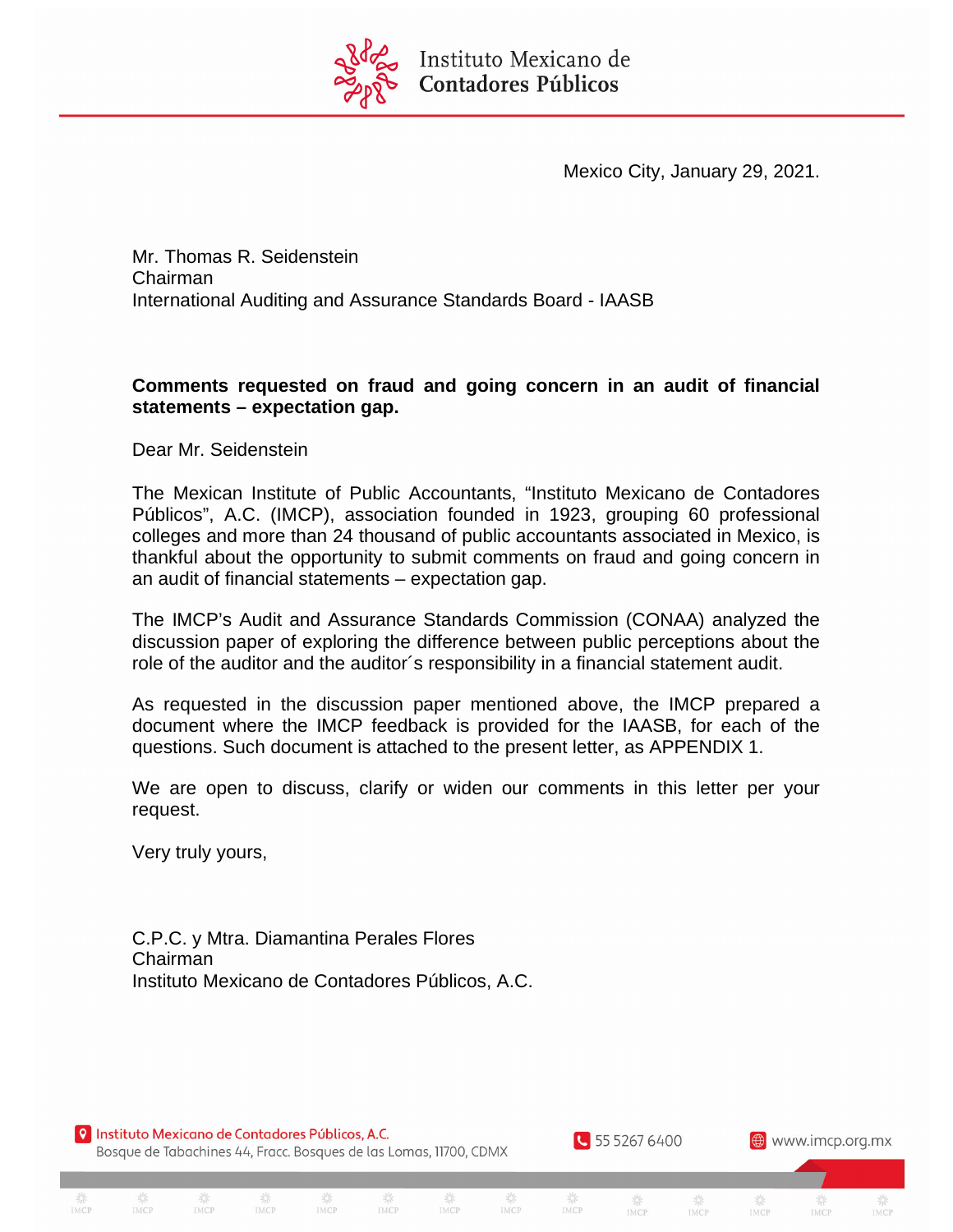

# **Appendix 1 Overall Questions**

#### **1. In regard to the expectation gap (see Section I): (a) What do you think is the main cause of the expectation gap relating to fraud and going concern in an audit of financial statements?**

Users expect a high degree of protection for the results of decisions they make based on audited financial statements. The auditor cannot assume the role of provider of that protection.

Despite the existing literature on auditing matters, many users of audited financial statements still do not have a whole understanding of the nature, scope and limitations of an audit of financial statements, nor the responsibilities of external auditors. Consequently, users' expectations exceed the corresponding professional standards and regulatory requirements.

## **Fraud**

 Frequently, users of audited financial statements expect auditors to discover all types of frauds, ignoring that auditor's responsibility is limited on that matter, and do not recognize that ultimate responsibility for the identification and assessment of fraud risks, as well as the design and implementation of policies and procedures to prevent, and to detect and correct those risks, lies with management and those charged with governance of the entity.

# **Going Concern**

- Users of audited financial statements know the risks of their decisions, however if those risks materialize, then what was assumed as a risk may become a claim.
- There can be other causes of the gap between expectations and reality regarding the entity's ability to continue as a going concern, such as auditors' work not complying with professional standards or regulatory requirements, or financial statements preparers not disclosing in conformity with the applicable financial reporting framework. But the main cause of that gap is the out of proportion users' expectation about the auditor's work on this matter.
- Even though the entity's management has assessed and determined its capacity to continue as a going concern, and the auditor has obtained

IMCP

**IMCP** 

IMCP

IMCP

**O** Instituto Mexicano de Contadores Públicos, A.C. Bosque de Tabachines 44, Fracc. Bosques de las Lomas, 11700, CDMX

**IMCP** 

IMCP

IMCP

**IMCP** 

IMCP

55 5267 6400

IMCP

**IMCP** 

**⊕** www.imcp.org.mx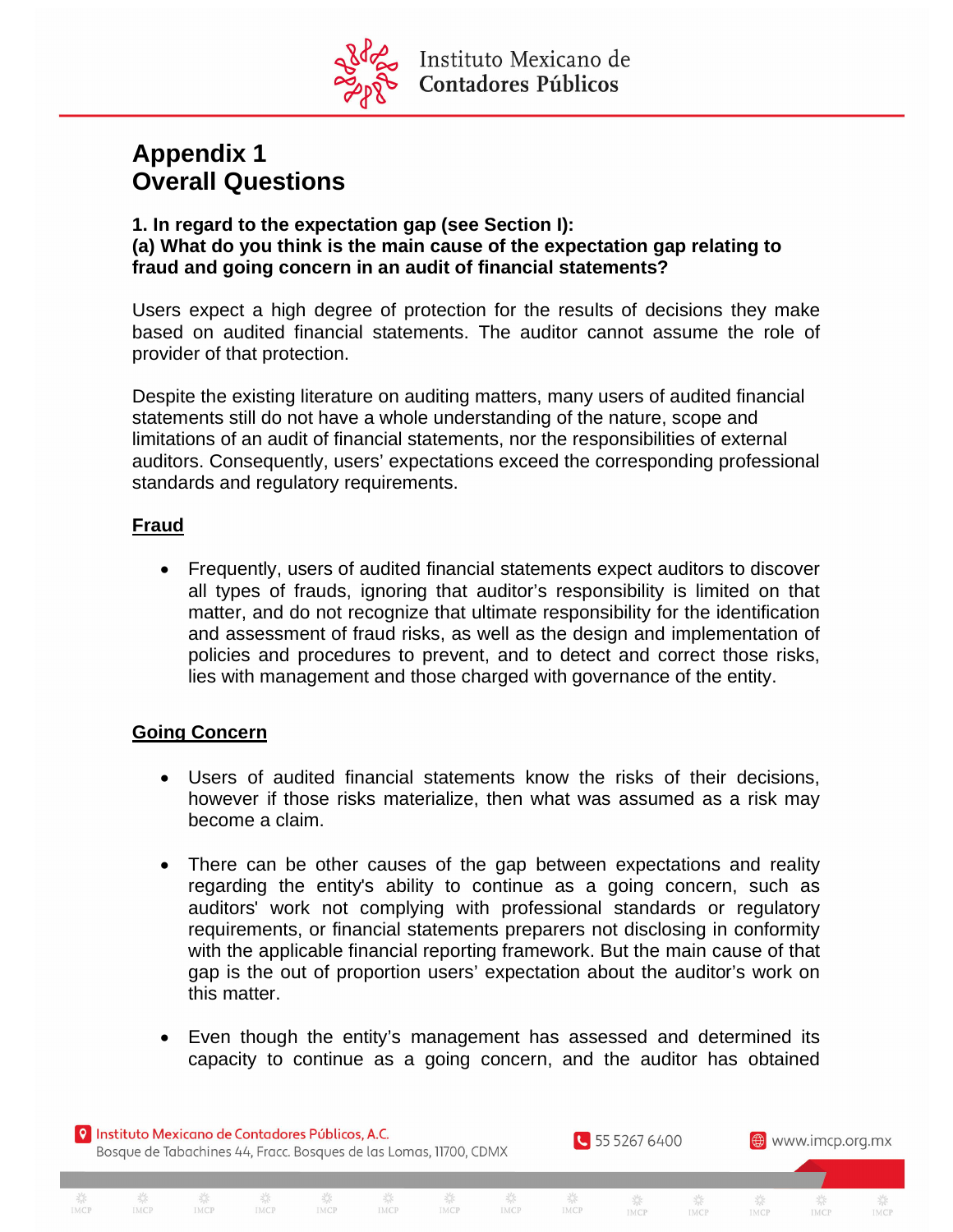

sufficient evidence supporting such determination, as of the date of the financial statements and the date of the auditor's report, if the entity ultimately cannot continue as a going concern, users of the entity's audited financial statements will ask: "why did the auditors not disclose it in their audit report?"

 This approach involves a combination of the knowledge gap and the evolution gap. Occurs both by: 1) an expectation based on the needs of users, regardless of whether the auditors' professional and legal requirements are sufficient for their purposes; and 2) an incomplete response to this expectation, given the nature and scope of an audit of financial statements, and what the financial statements themselves present and disclose, in accordance with the applicable financial reporting framework.

#### **(b) In your view, what could be done, by the IAASB and / or others (please specify), to narrow the expectation gap related to fraud and going concern in an audit of financial statements?**

- To issue guidance to inform users of audited financial statements about the scope and limitations of the audit work on fraud and going concern matters, as well as the distinction of the different types of fraud.
- To require the auditors, through professional standards, to explain with greater clarity and precision, their level of responsibility, as well as the responsibility of the entity's management and those charged with governance, regarding fraud and going concern in the *Auditor's Responsibilities for the Audit of the Financial Statements* section of the audit report. Also, through the professional standards, require the auditors to disclose in their audit report, in a summarized manner and without issuing a specific conclusion on each case:
	- o The results obtained from their fraud risk assessment and the procedures applied indicating that, despite this, the possibility of an error due to fraud remains
	- o The results obtained from their going concern risk assessment and, where appropriate, the procedures applied, as well as a clarification that the auditor cannot predict whether future events or conditions have effect on the entity's ability to continue as a going concern.
- To require the external auditor to indicate clearly and broader, in the communications with those charged with governance of the entity (ISA 260), the responsibilities for the entity's management, those charged with

兴

**IMCP** 

**IMCP** 

IMCP

**IMCP** 

IMCP



IMCP

IMCP

IMCP

IMCP

IMCP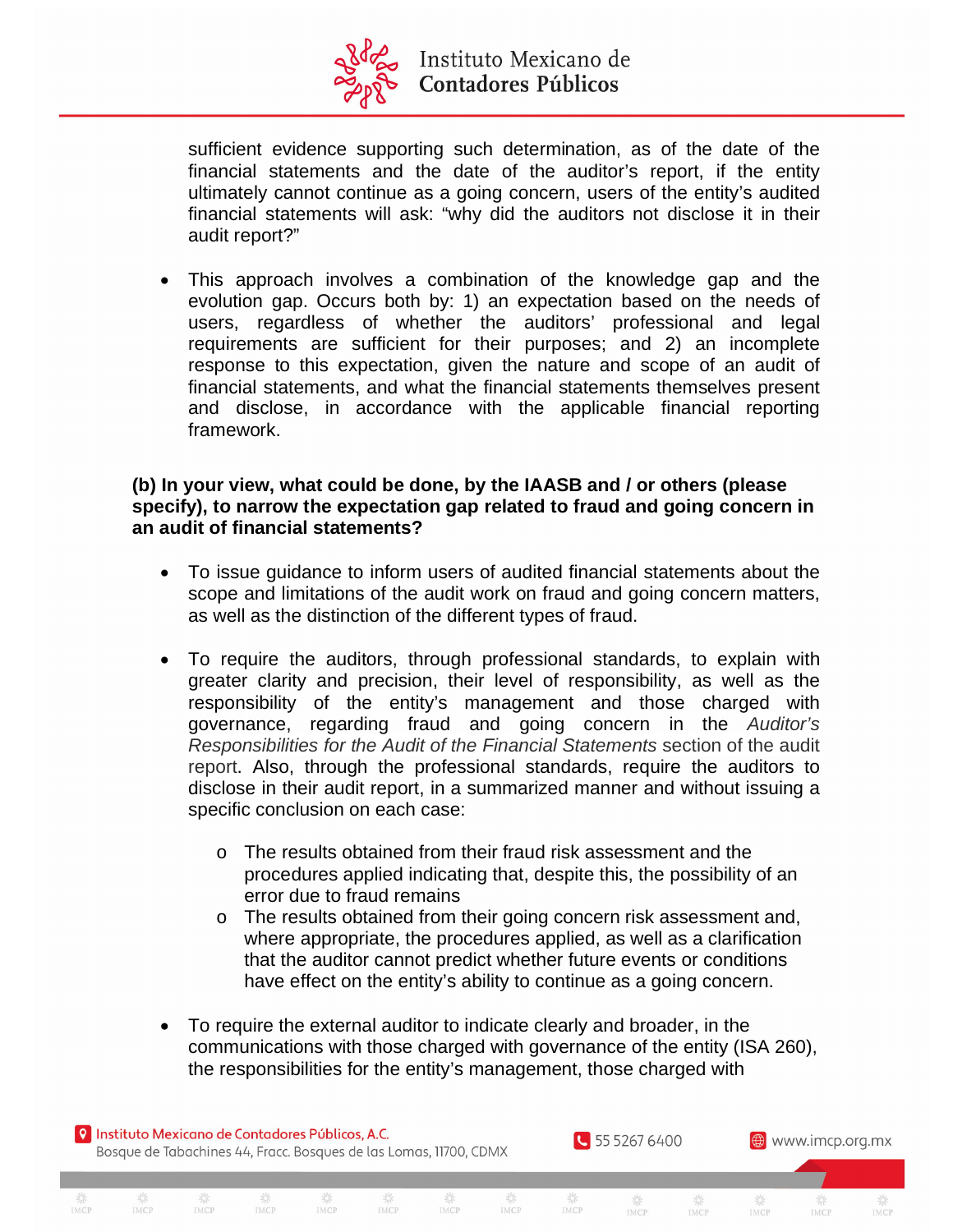

governance of the entity, and the auditors regarding fraud and going concern matters. Similarly, to enhance the description of the auditor's responsibility for fraud in both the engagement letter and the management representation letter.

## **Going Concern**

In relation to the evolution gap:

- Disclosure requirements of financial reporting frameworks should be extended for specific cases in which there are elements that may affect the entity's ability to continue as a going concern, such is the case of entities with long-term debt for significant amounts, or companies whose income depends on the price of commodities and which can be affected by negative fluctuations in market prices. Although predictability is a characteristic of financial information, it is not possible to attribute to it the ability to predict everything that may occur.
- For decision-making purposes, users of financial statements should also refer to financial and non-financial information contained in information sources other than audited financial statements, including information on the entity's exposure and management of financial risks.

**2. This paper sets out the auditor's current requirements in relation to fraud in an audit of financial statements, and some of the issues and challenges that have been raised with respect to this (see Sections II and IV). In your view:**

**(a)Should the auditor have enhanced or more requirements with regard to fraud in an audit of financial statements? If yes, in what areas?**

- To require the use of specialists based on the assessed risk of fraud.
- To issue guidelines on areas with the highest risk of fraud. For example:
	- $\triangleright$  Revenue recognition;
	- $\triangleright$  Related parties;
	- $\triangleright$  Management overriding of controls;
	- $\triangleright$  Fair value and intangible measurement;

IMCP

- $\triangleright$  Other accounting estimates.
- To require, through professional standards, the participation of more experienced personnel in the process of identifying areas more prone to fraud risk, in the documentation of the fraud risk identification, and in the

兴

**IMCP** 

**IMCP** 

**O** Instituto Mexicano de Contadores Públicos, A.C. Bosque de Tabachines 44, Fracc. Bosques de las Lomas, 11700, CDMX

**IMCP** 

IMCP

IMCP

IMCP

IMCP

55 5267 6400

IMCP

**IMCP** 

IMCP

**⊕** www.imcp.org.mx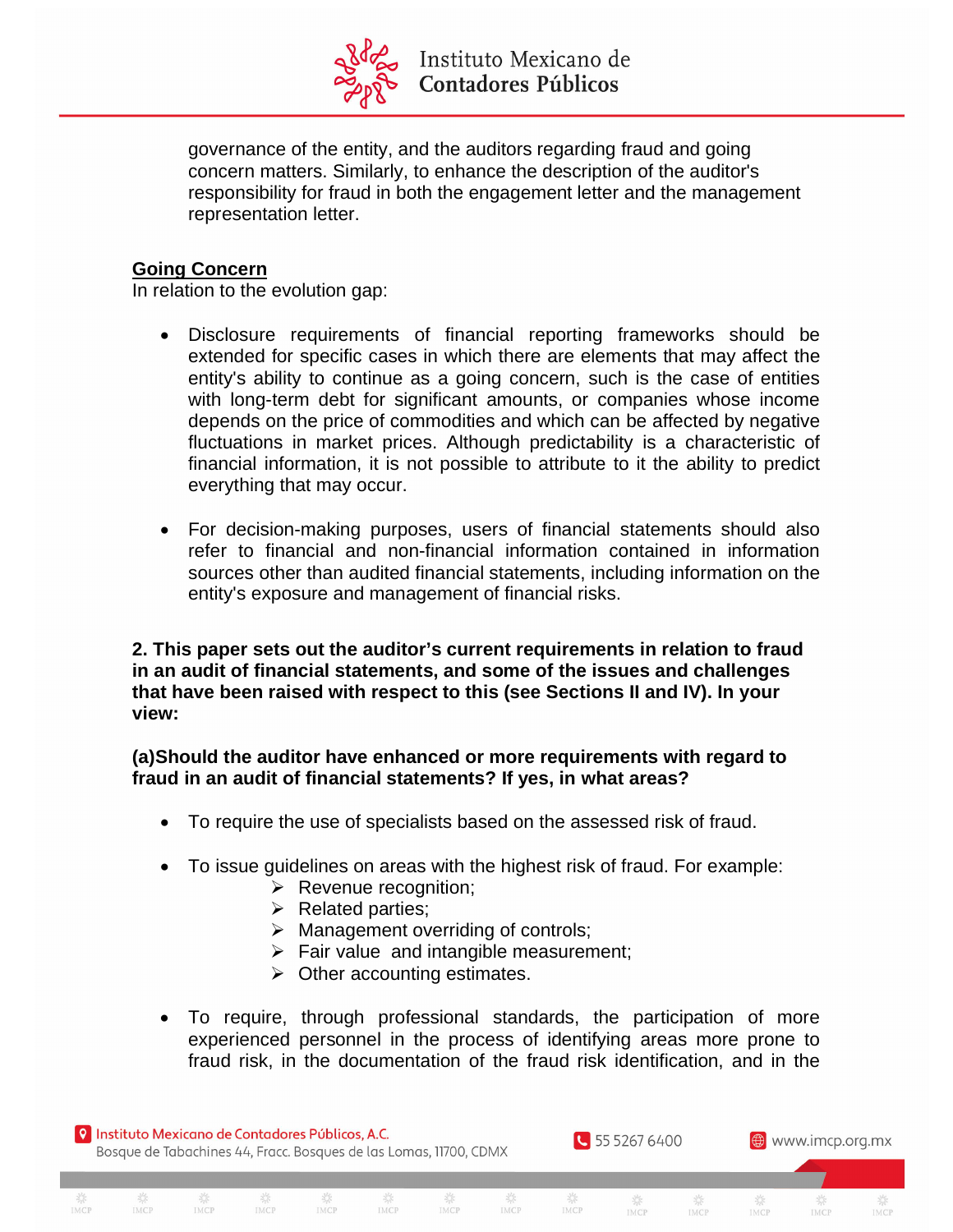

design and execution of procedures addressing such risk. This should be applicable for any audit work, emphasizing audits of listed companies, public interest companies or those in which the risk profile so requires.

**(b) Is there a need for enhanced procedures only for certain entities or in specific circumstances? If yes:**

**(i) For what types of entities or in what circumstances?**

**(ii) What enhancements are needed?**

**(iii) Should these changes be made within the ISAs or outside the scope of an audit (e.g., a different engagement)? Please explain your answer.**

• Items i, ii and iii, see comments on previous questions.

**(c) Would requiring a "suspicious mindset" contribute to enhanced fraud identification when planning and performing the audit? Why or why not? (i) Should the IAASB enhance the auditor's considerations around fraud to include a "suspicious mindset"? If yes, for all audits or only in some circumstances?**

 The use of the concept "suspicious mindset" is not considered convenient. The term professional skepticism should be used. The need to maintain such skepticism in general, and especially in areas of high risk and prone to fraud, should be emphasized, as this would help to improve the identification of fraud when planning and executing the audit. It is necessary to have broader guidance and examples of areas and specific situations where the skepticism is critical.

**(d) Do you believe more transparency is needed about the auditor's work in relation to fraud in an audit of financial statements? If yes, what additional information is needed and how should this information be communicated (e.g. in communications with those charged with governance, in the auditor's report, etc.)?**

- ISA 260.- To require the auditor to clearly communicate the responsibilities regarding fraud, of: (a) management, (b) those charged with governance of the entity, and (c) the auditor.
- To obtain from those charged with governance, directors and senior management a specific written representation regarding fraud, including:
	- $\triangleright$  Their responsibility on fraud,

IMCP

IMCP

 $\triangleright$  The policies and procedures established to identify and address fraud risks,

兴

**IMCP** 

**IMCP** 

55 5267 6400

IMCP

**IMCP** 

IMCP

**⊕** www.imcp.org.mx

**O** Instituto Mexicano de Contadores Públicos, A.C. Bosque de Tabachines 44, Fracc. Bosques de las Lomas, 11700, CDMX

**IMCP** 

IMCP

IMCP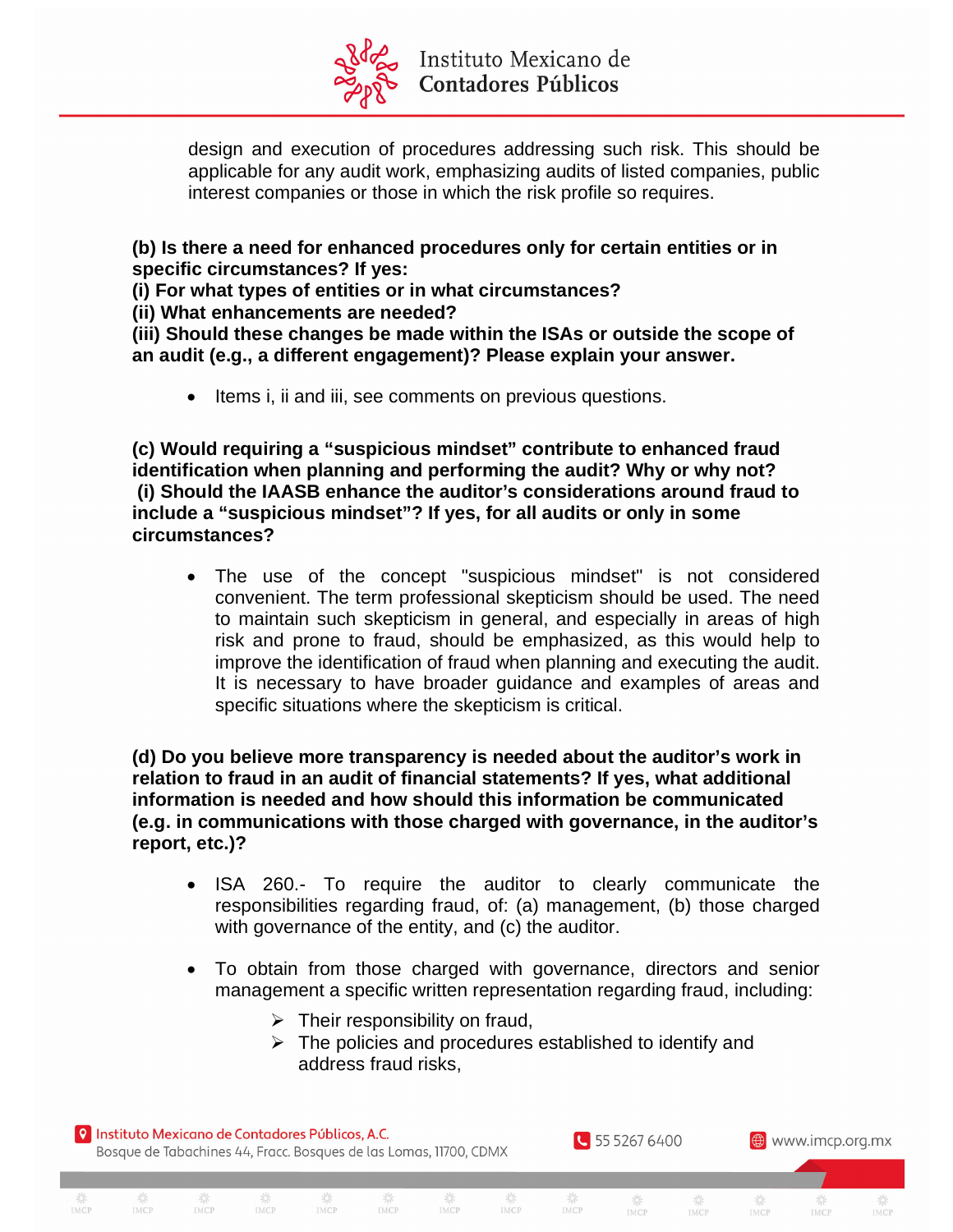

- $\triangleright$  Conclusion of their assessment of compliance with the policies and procedures established, indicating that as a result of their assessment they did not identify indicative of fraud.
- $\triangleright$  This representation should be in accordance with the agreements established in the engagement letter.

**3. This paper sets out the auditor's current requirements in relation to going concern in an audit of financial statements, and some of the issues and challenges that have been raised with respect to this (see Sections III and IV). In your view:**

- **(a) Should the auditor have enhanced or more requirements with regard to going concern in an audit of financial statements? If yes, in what areas?**
	- It is not necessary to increase the going concern audit requirements. However, it is necessary to issue more detailed guidance regarding the audit procedures that can be execute and the evidence expected in evaluating management's action plans and projections, particularly for entities with conditions such as long-term debt of significant amounts, or whose income depends on the price of commodities and that can be affected by negative fluctuations in market prices.

**(b) Is there a need for enhanced procedures only for certain entities or in specific circumstances? If yes:**

**(i) For what types of entities or in what circumstances?**

**(ii) What enhancements are needed?**

**(iii) Should these changes be made within the ISAs or outside the scope of an audit (e.g., a different engagement)? Please explain your answer.**

 No, audit procedures must be applicable to all entities based on their assessed risks in a scalable way. Financial reporting standards should require entities to further analyze and disclose in cases such as those indicated above (long-term debt or obvious market risks).

**(c) Do you believe more transparency is needed:**

**(i) About the auditor's work in relation to going concern in an audit of financial statements?**

IMCP

**IMCP** 

**IMCP** 

**If yes, what additional information is needed and how should this information be communicated (e.g., in communications with those charged with governance, in the auditor's report, etc.)?**

55 5267 6400

IMCP

**IMCP** 

IMCP

**⊕** www.imcp.org.mx

**O** Instituto Mexicano de Contadores Públicos, A.C. Bosque de Tabachines 44, Fracc. Bosques de las Lomas, 11700, CDMX

**IMCP** 

IMCP

IMCP

IMCP